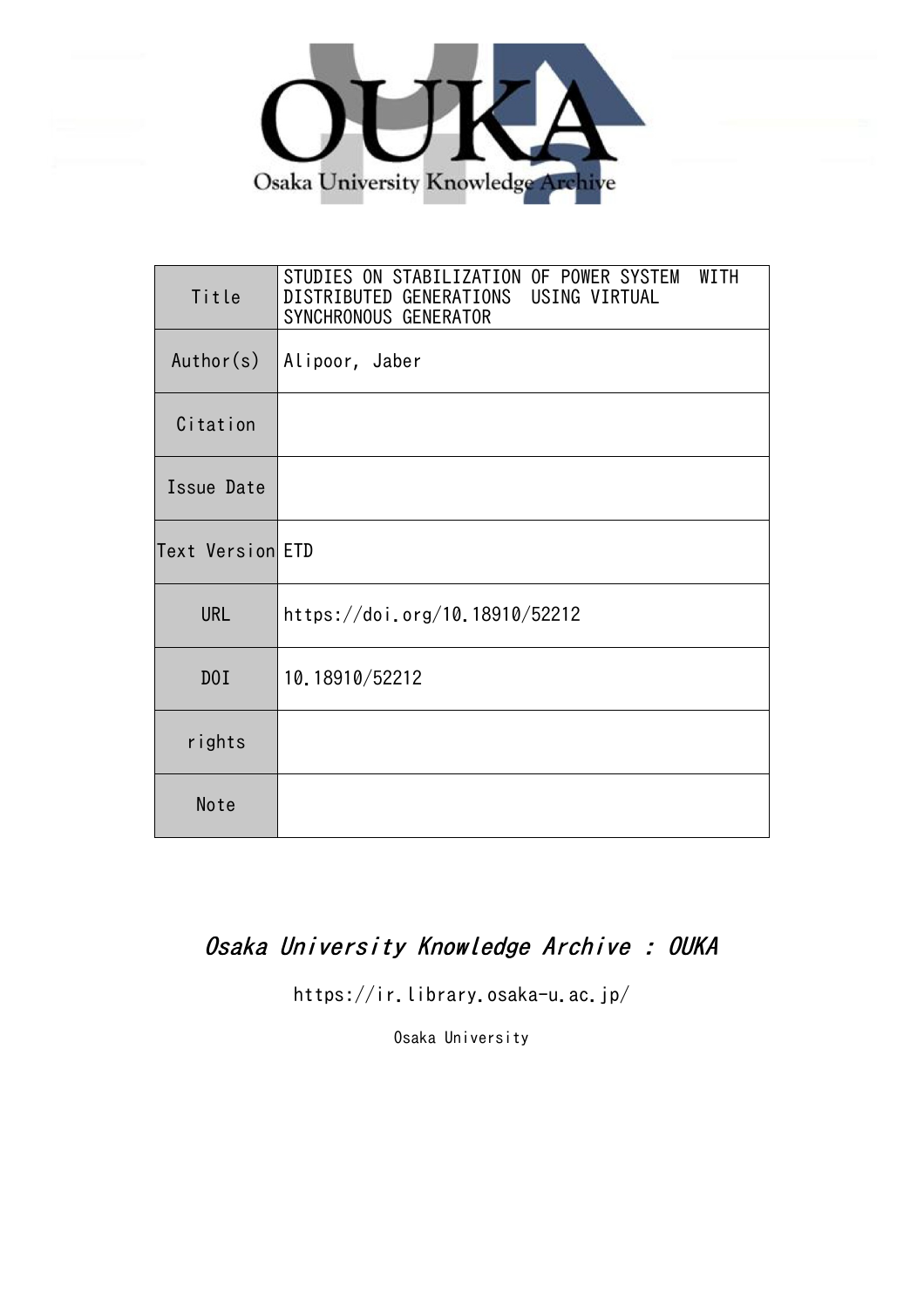| Abstract of Thesis |                                                                                                                                                          |  |  |  |  |  |  |  |
|--------------------|----------------------------------------------------------------------------------------------------------------------------------------------------------|--|--|--|--|--|--|--|
|                    | Jaber Alipoor<br>Name (                                                                                                                                  |  |  |  |  |  |  |  |
| Title              | STUDIES ON STABILIZATION OF POWER SYSTEM<br>WITH DISTRIBUTED GENERATIONS<br>USING VIRTUAL SYNCHRONOUS GENERATOR<br>(仮想同期発電機制御を適用した分散電源による電力系統の安定化に関する研究) |  |  |  |  |  |  |  |

## Abstract of Thesis

In centralized electric power generation, the electric power is generated mainly by enormous Synchronous Generators (SGs). In the power system with huge SGs, the frequency is determined by the rotational frequency that itself depends on the prime mover power. In case of a fault or disturbance, the kinetic energy preserved in massive rotors and associated equipment is injected to the power system to maintain the energy balance. Moreover, the inertia of the rotating masses prevents sudden changes in frequency and enhances the stability of power system. The decentralization of the electric power generation increased the number of inverter -based power sources. If these inverter-based units are operated and controlled similar to SGs, a large portion of problems involved with distributed generation (DG) and microgrids such as frequency regulation, islanded operation, and parallel operation of inverter-based DGs will be solved. The Virtual Synchronous Generator (VSG) is an inverter based generating unit that uses a synchronous generator model to emulate the dynamic behavior of a SG with a specific value of virtual inertia. By such scheme, the inverter-based generator can benefit the advantage of a SG in frequency stabilization, preserving its original features. In the first chapter of this dissertation, the merit of the VSG concept is discussed and the basic structure that is used in this research is elaborated. Besides, the majority of the existing VSG topologies are reviewed.

The VSG control uses the swing equation of a synchronous machine to express a virtual inertia property. Unlike a real synchronous machine, the parameters of the swing equation of the VSG can be controlled in real time to enhance the fast response of the generator in tracking the steady-state frequency. Based on this concept, the VSG with alternating inertia is introduced in chapter two. This scheme adopts the suitable value of the moment of inertia of the VSG considering its virtual angular velocity and its rate of change during oscillations. The damping effect of the Alternating Inertia scheme is investigated by transient energy analysis. In addition, the performance of the proposed inertia control in stability of nearby machines in power system is addressed in this chapter.

In chapter three, the parameters of the VSGs of the microgrid with multiple VSG units are tuned to obtain the desired response. In this dissertation, the multi-VSG microgrid is introduced and the Voltage Angle Deviation (VAD) of generators respect to the angle of the center of inertia is defined as a tool for transient stability assessment of the multi-VSG microgrid. Afterwards, particle swarm optimization is implemented to tune the parameters of the VSG units in order to achieve a smooth transition after a change or disturbance and also to keep the VAD of generators within the stability limit. Moreover, alternating inertia is applied to the VSGs of the multi-VSG microgrid to suppress the oscillation quickly and improve transient stability after a large disturbance.

Because of the limitation in inverter power and current, their operation under disturbances should be evaluated and enhanced. In chapter four, the VSG unit response to the symmetrical and unsymmetrical voltage sags is assessed. A theoretical analysis that traces the trajectory of the state variable of the system during voltage sag is represented. By this analysis, the effect of the characteristics of symmetrical and unsymmetrical voltage sags on the severity of their consequences is justified. In addition, it is detected that two sorts of transients appear that must be mitigated: one is the transients during voltage sag and the other one is the transient after voltage recovery. To prevent the overcurrent during voltage sags, voltage amplitude control and output powe r control, and to suppress the transients after voltage recovery, alternating inertia control are implemented.